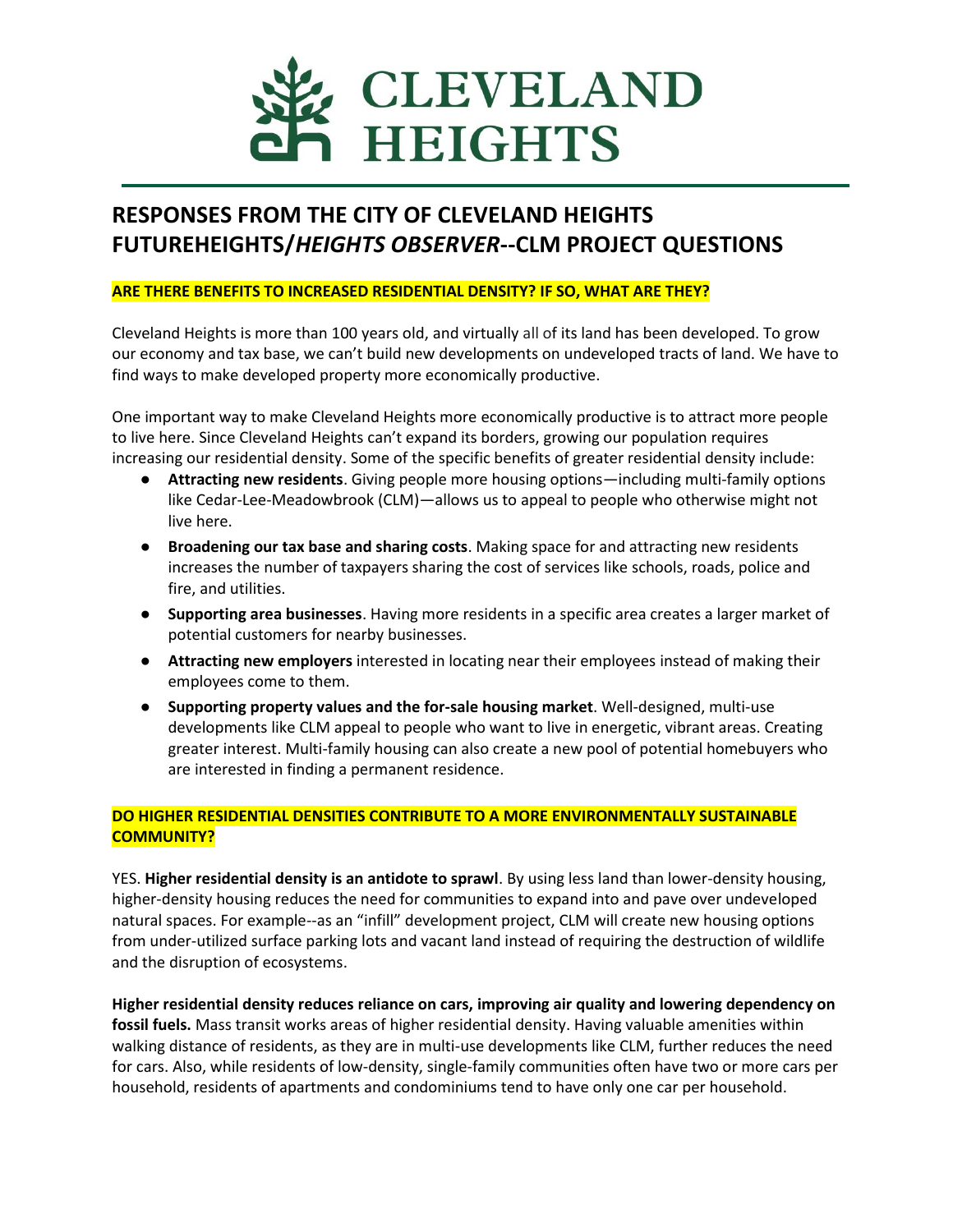# **CLEVELAND HEIGHTS IS PREDOMINANTLY ZONED FOR SINGLE-FAMILY. ARE THERE BENEFITS TO DIVERSIFYING OUR CURRENT HOUSING STOCK WITH DENSE, MIXED-USE DEVELOPMENT PROJECTS SUCH AS CLM, AS OPPOSED TO NEW SINGLE-FAMILY HOMES?**

**Cities with diverse housing options have larger markets of potential new residents than communities with limited housing options**. The Cedar-Lee-Meadowbrook project will offer a unique housing option that can't be found anywhere else in Cleveland Heights. As a result, CLM will reach a new market of potential residents who Cleveland Heights can't currently serve and who are not currently moving here.

In addition, residents who enjoy living in CLM, in turn, will become potential buyers for Cleveland Heights homes.

## **WHAT EFFECT WILL THE PROPOSED DEVELOPMENT HAVE ON TAXPAYERS IN CLEVELAND HEIGHTS?**

The project requires NO TAX INCREASE. The project will generate additional revenue for both the City of Cleveland Heights and the CH-UH School District.

# **DO YOU ANTICIPATE THAT THE PROPOSED DEVELOPMENT WILL BENEFIT EXISTING BUSINESSES IN THE DISTRICT? IF SO, HOW? IF NOT, WHY NOT?**

The CLM project will provide a significant boost to existing district businesses.

- **CLM will bring more customers for district businesses** by adding more than 300 new residents to the Cedar-Lee District.
- **CLM will make the Cedar-Lee District an even more compelling place to shop** by creating roughly 8,200 square feet of additional retail space.
- **CLM will give customers reasons to stay in the District longer**. Tying the District together and creating upgraded outdoor gathering spaces will encourage visitors to linger—and spend more money—in the area.
- **CLM will make it easier for the District market itself**. Giving the District a greater sense of place will make it easier for the District and its businesses to attract visitors from across the region.

# **WHAT ARE THE PROJECTED ECONOMIC BENEFITS OF INCREASED COMMERCIAL AND RESIDENTIAL SPACE IN THE CEDAR-LEE-MEADOWBROOK BUSINESS DISTRICT?**

The CLM project is projected to create 257 construction jobs and 25 permanent jobs. It is also projected to attract 309 residents to the District, 206 of whom will be new to Cleveland Heights. The people living, working, and helping build CLM will all pay income taxes to the City of Cleveland Heights.

The construction of the Cedar-Lee-Meadowbrook development is anticipated to bring \$50 million in economic activity to Cleveland Heights.

#### **WHAT ARE THE OTHER BENEFITS OF THE PROPOSED DEVELOPMENT?**

● **Revenue for the CH-UH schools from the CLM properties will increase significantly upon the completion of the project.** The School District currently receives \$101,179 annually in revenue from the parcels that are a part of the CLM project. When construction of CLM is completed in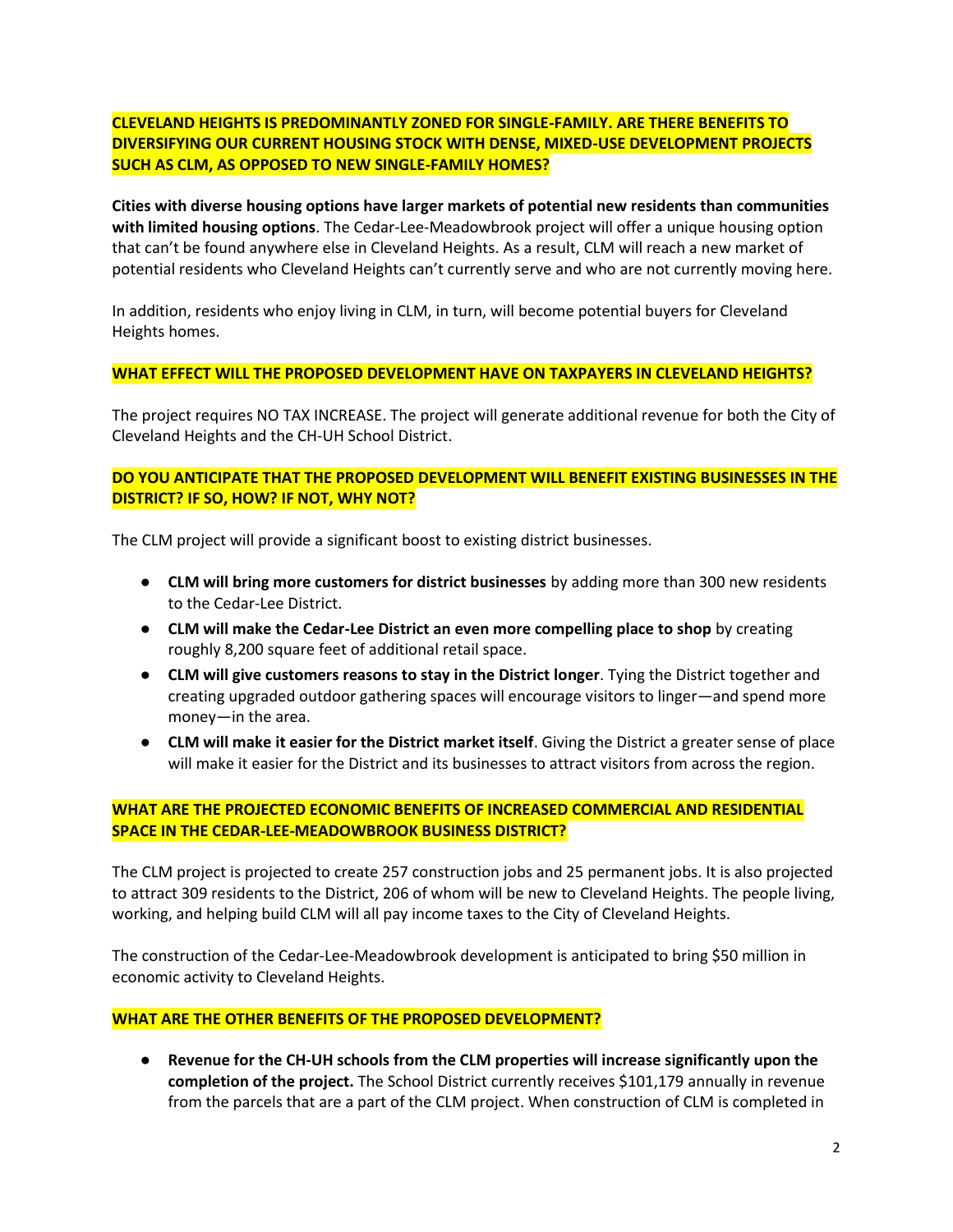2025, the schools will receive this baseline tax AND will begin receiving an annual amount that will be specified in the Schools Compensation Agreement for the project.

- **The CLM project will boost Cleveland Heights's appeal.** Cleveland Heights Mayor Kahlil Seren anticipates the CLM project having an even greater impact on Cleveland Heights than the Van Aken District has had on Shaker Heights. "The Van Aken District has been wildly successful for Shaker Heights, as a destination for visitors, a home for new residents, and a gathering place for neighbors," Mayor Seren said. "With the Cedar-Lee-Meadowbrook project, Cleveland Heights will offer something even better, in a location that already attracts thousands of people every year."
- **The CLM project will create a new meeting/gathering place for Cleveland Heights residents that will add to our already flourishing sense of community.**
- **CLM will help attract the right kind of additional development.** Increased interest in Cleveland Heights has led to more than \$200 million in new or planned capital investment during the last five years. The CLM project will garner attention throughout the region and help attract potential investors/developers to Cleveland Heights.
- **CLM will benefit neighborhood residents.** Destiny Burns, who owns CLE Urban Winery across from the CLM site, has said, "I'm strongly in favor of this plan because it will help small businesses like mine survive. And as a district homeowner, I am excited this project will make the Cedar Lee area better than ever for residents."
- **CLM will benefit neighborhood residents.** Destiny Burns, who owns CLE Urban Winery across from the CLM site, has said, "I'm strongly in favor of this plan because it will help small businesses like mine survive. And as a district homeowner, I am excited this project will make the Cedar Lee area better than ever for residents."

# **WHAT FINANCIAL INCENTIVES IS THE CITY OF CLEVELAND HEIGHTS GIVING TO THE DEVELOPER?**

The City of Cleveland Heights is not giving incentives to the developer but instead is an active partner in the CLM development. The public's participation in the CLM project will be primarily in the form of Tax Increment Financing (a "TIF").

TIFs work on the principles that improved properties generate more property taxes and that local governments can decide how those additional property taxes (which are called a property's "tax increment") may benefit their communities. A TIF IS NOT A TAX BREAK. The owners of properties with TIFs pay their full share of property taxes, just like other property owners. A TIF allows a city to redirect the **additional** property tax revenue from an improved property to a different use, WITHOUT cutting the amount of property tax revenue the property already generates for the public schools and other taxing authorities.

For the 30-year term of its TIF, 100% of CLM's tax increment would be redirected through the TIF. A portion of CLM's annual tax increment revenue would go to the CH-UH schools. The amount the schools will receive will be determined by a School Compensation Agreement approved by the CH-UH Board of Education. The remainder of CLM's annual tax increment will be used to pay for debt service on the CLM development.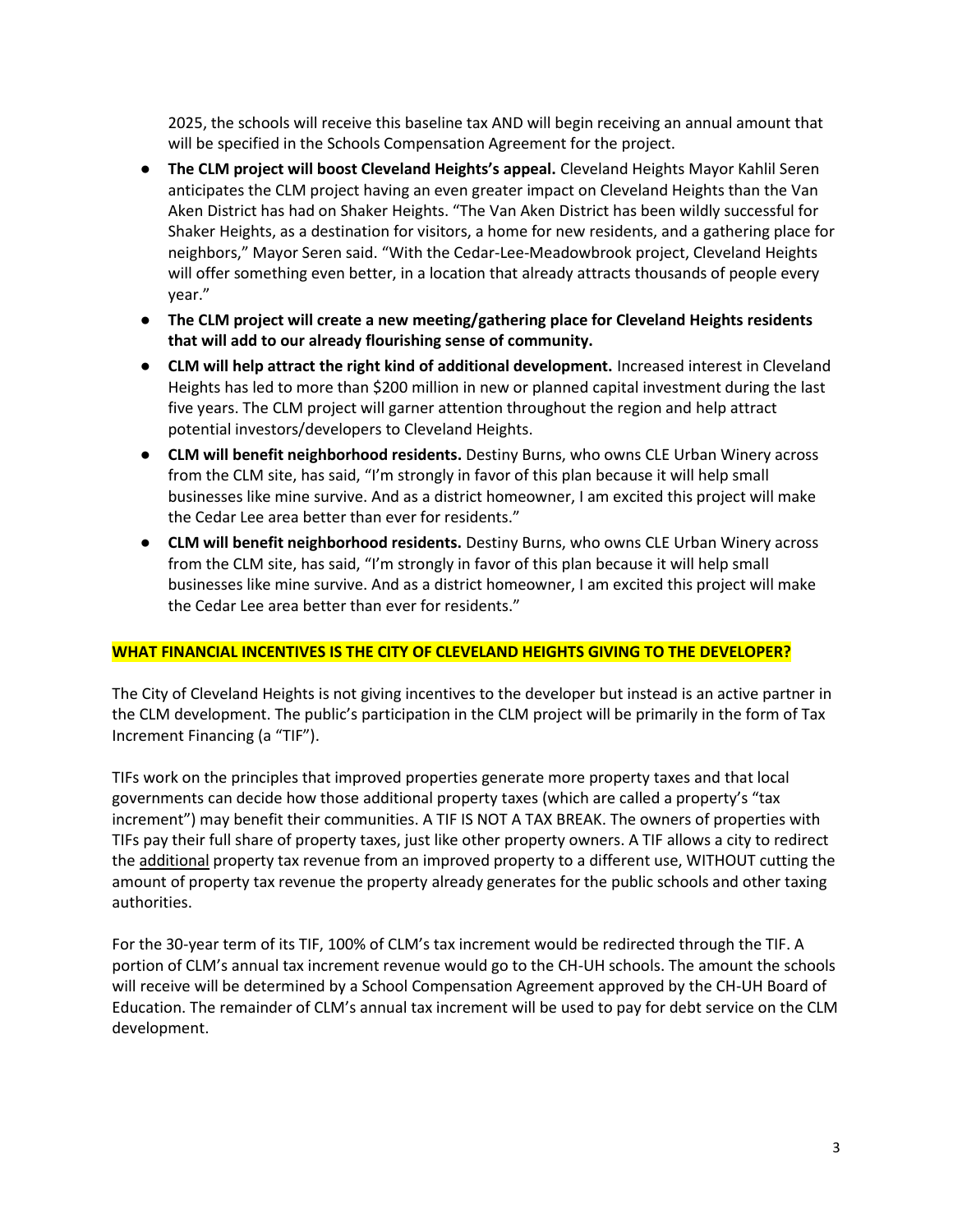## **WHAT IMPACT DOES THIS HAVE ON THE CITY BUDGET? ON TAXPAYERS?**

By using a TIF for the public's participation in CLM's financing, the City and the CH-UH School District will NEVER receive less revenue from the CLM properties than they currently receive. There can be no negative impact on the City's budget, and taxpayers will never be asked to pay more to fund the CLM project.

Just as important, because of the proposed School Compensation Agreement, **revenue for the CH-UH schools from the CLM properties will increase significantly upon completion of the project.**

# **ADDITIONALLY, IT MAY BE WORTH ASKING HOW DEVELOPMENT INCENTIVES IN NEIGHBORING MUNICIPALITIES IMPACT / RELATE TO INCENTIVES BEING DONE ON CH DEVELOPMENTS. HOW COMMON ARE PUBLIC SUBSIDIES FOR PROJECTS OF THIS SCOPE?**

Cleveland Heights faces the same challenge in attracting development investment as other built-out, inner ring communities: redevelopment is almost always more expensive than new construction on undeveloped land. Cities like Cleveland Heights use a variety of economic development tools to try to rebalance the playing field and attract investment. Projects like CLM in cities near Cleveland's urban core almost always require some form of public participation in their financing.

## **WHAT OTHER INCENTIVES, IF ANY, IS THE CITY OF CLEVELAND HEIGHTS GIVING TO THE DEVELOPER?**

There are no other "incentives" involved in the CLM project.

As a development partner on the project, the City has taken steps that have helped move the CLM project forward. The City of Cleveland Heights already has made significant investments in the Cedar-Lee parking garage, undertaken a streetscaping effort, acquired property for the project, environmentally remediated a parcel of property at the intersection of Meadowbrook Boulevard and Lee Road, and rezoned the property to allow for mixed-use development.

# **WHAT REQUIREMENTS DOES THE CITY HAVE OF THE DEVELOPER IN TERMS OF PAYING PREVAILING WAGE, HIRING MINORITY CONTRACTORS, ETC.?**

The Development Agreement with Flaherty & Collins sets a target for 25% of the labor employed in the construction of the project to be at or above "Prevailing Wage." The agreement also calls for 5/6 of the labor on the project coming from the local (regional) market.

Flaherty & Collins must also use commercially reasonable efforts to achieve MBE/FBE participation goals established by the City and provide monthly reports regarding these goals and metrics.

# **WHAT ARE THE SPECIFICATIONS AND FEATURES OF THE PARK SPACE PROPOSED BY THE DEVELOPER?**

Of the overall 5.12-acres project site, 2.3 acres have been designated as open space or green spaces both private and public.

A pathway east of the Cedar-Lee building will lead from Cedar Road to open/green areas adjacent to the single-family residential homes off Kildare Road, Cedarbrook Road, and Tullamore Road. These areas are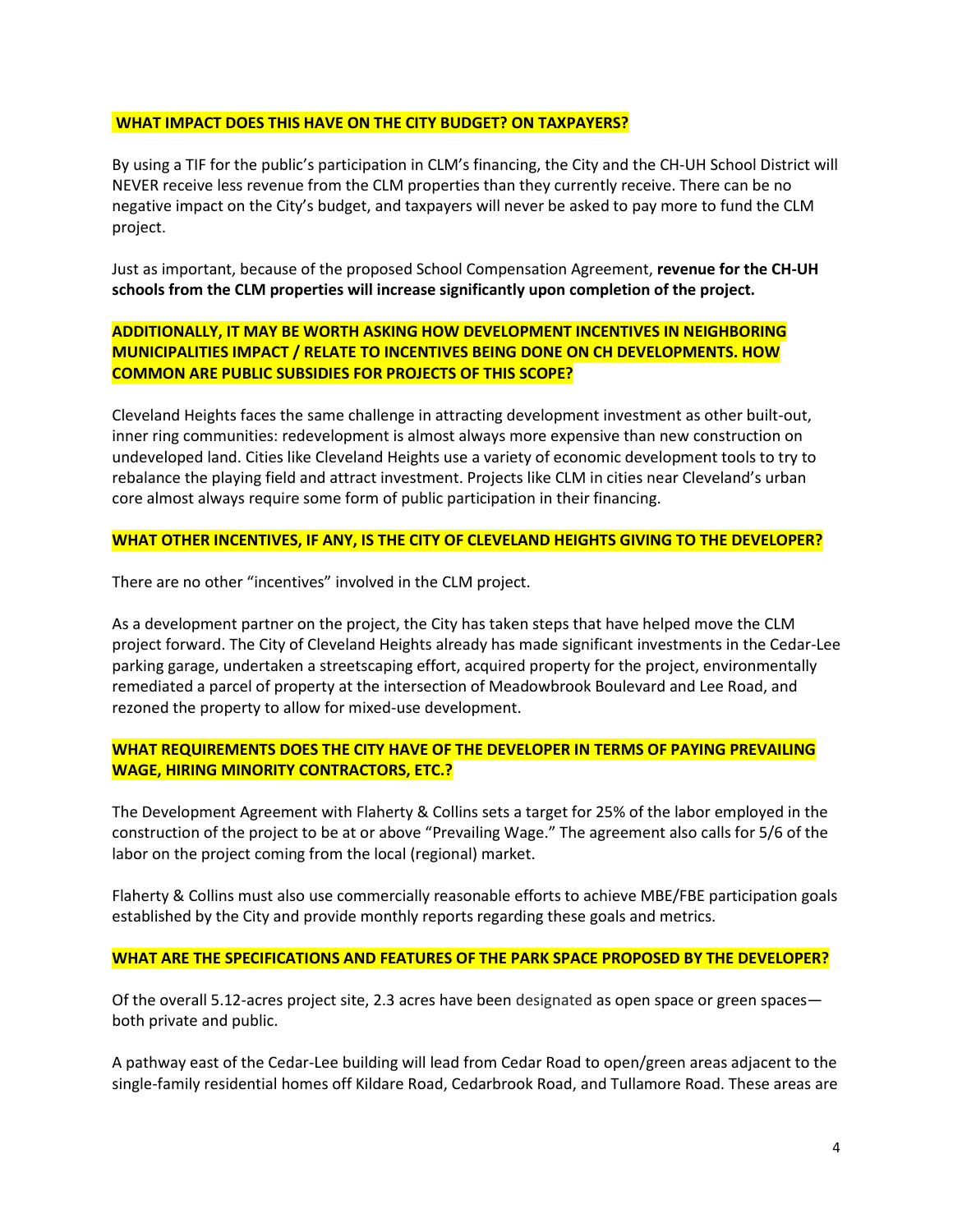intended to be passive, with landscaping, trees, pathways, lighting, and benches, allowing anyone to meander through the project site and enjoy the outdoors.

During the project site plan review, members of the public, the reviewing boards and commissions, and city staff advocated for a direct public pathway through the project connecting Cedarbrook Road and the Cedar-Lee Mini-Park and Cedar-Lee District. Integrating this pathway into the site design was a condition of the design plan's approval.

The CLM design incorporates approximately 0.6-acres of open/green spaces south of the Meadowbrook building. This includes the southernmost portion of the project site adjacent to Meadowbrook Boulevard, which has been designated to be a public park area and gathering space. The area has been designed with a hardscaped area with shade trees for seating, dining, and gathering; an open play area/space; terraced retaining walls for seating and climbing; and new landscaping and tree plantings. A fence and gate will separate this public gathering space and a CLM-resident-only open courtyard that will be adjacent to the building.

Other areas of the project site, especially along its edges, will have new landscaping, tree plantings, and other streetscape improvements. As with any development project within Cleveland Heights, all open space and landscaping details must be approved by the City's Planning Director through a Final Landscape Plan.

All of these spaces will be installed and maintained by Flaherty & Collins, which will control the use and programming of CLM's private spaces. The programming and use of the public spaces will be under the auspices of the City of Cleveland Heights.

#### **WHO WILL BE ALLOWED ACCESS TO THE DEVELOPMENT'S PARK?**

Most of these green areas will be accessible to the public.

Two areas designated for use by CLM residents only include a small fenced-in dog run adjacent to the back of the parking garage and a fenced-in pool and seating area between the two wings of the Cedar-Lee building.

#### **WHO WILL PAY FOR THE CONSTRUCTION OF THIS PARK SPACE?**

The developer of the CLM project will pay to construct and maintain its green and gathering space.

# **IF A 1.1-ACRE PARK OR "PUBLIC SQUARE" IS APPROVED BY VOTERS AT THE BALLOT BOX, IN PLACE OF DEVELOPMENT, WHO WILL BUILD, FINANCE, AND MANAGE THE UPKEEP OF THIS SPACE?**

We don't know. The ballot language for Issue 9 requires "the City to create a public activity park" but does not specify how the space will be financed, maintained, or programmed.

The City of Cleveland Heights has no current plans for the property specified in Issue 9, except for its inclusion in the CLM project.